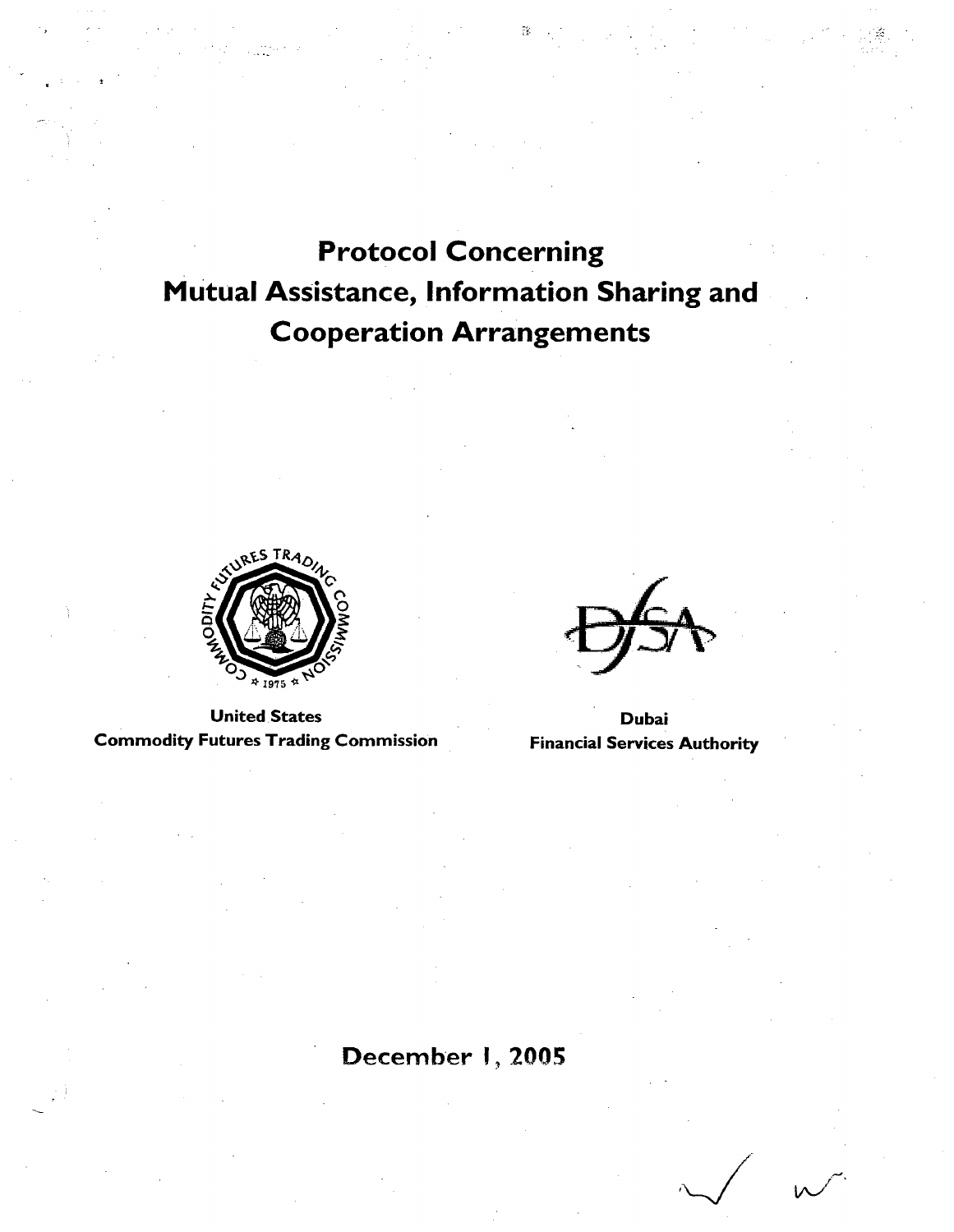## **TABLE OF CONTENTS**

- I. INTRODUCTION
- 2. DEFINITIONS
- 3. SCOPE AND INTENTION
- 4. REQUESTS FOR ASSISTANCE
- 5. UNSOLICITED INFORMATION
- . 6. PERMISSIBLE USES OF INFORMATION
- 7. CONFIDENTIALITY
- 8. RIGHTS OF REQUESTED AUTHORITY
- 9. CONSULTATION
- 10. COSTS OF INVESTIGATION
- II. EFFECTIVE DATE AND TERMINATION OF PROTOCOL

## APPENDIX A DESIGNATED CONTACT OFFICERS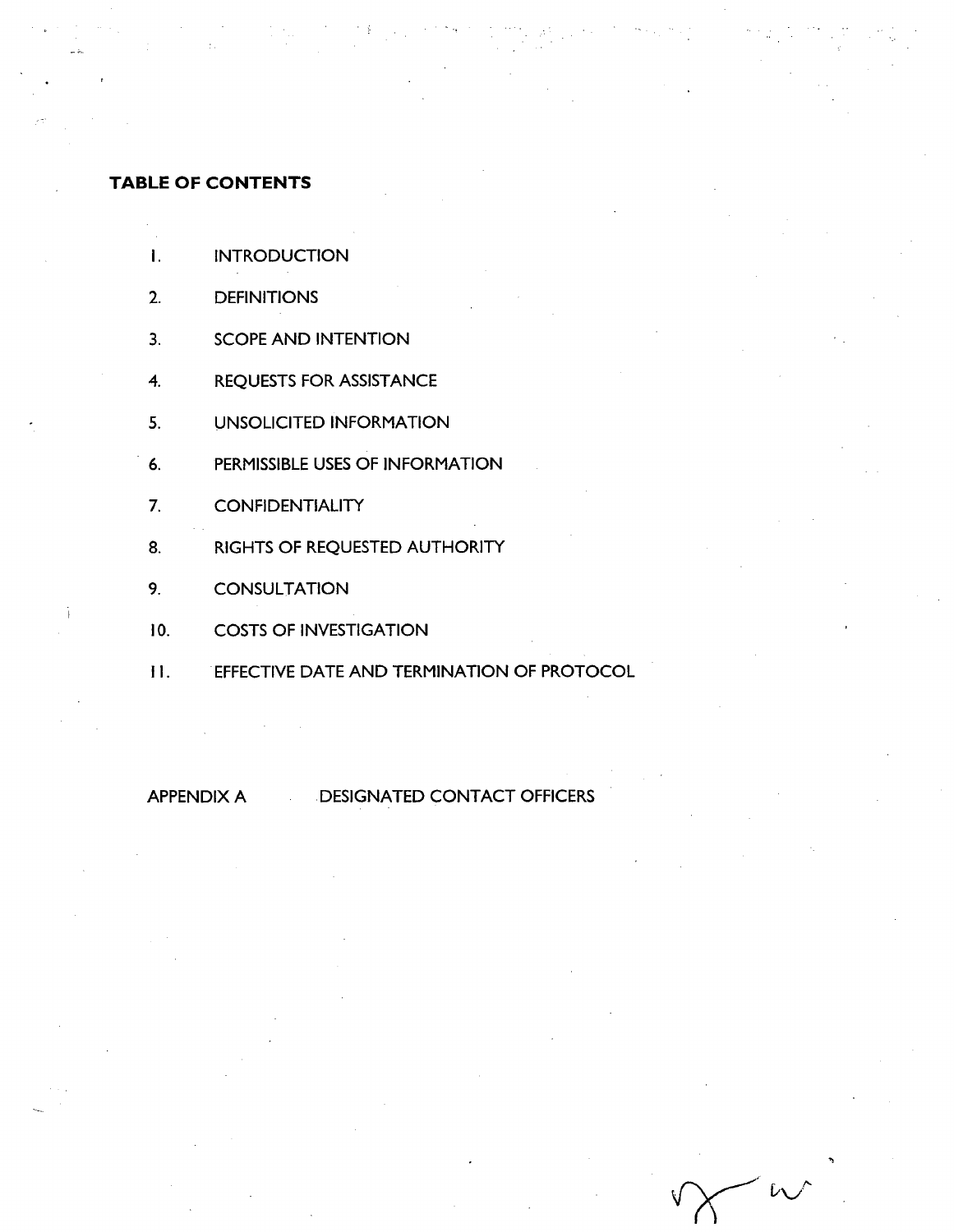#### INTRODUCTION

- 1.1 The Dubai Financial Services Authority ("DFSA") and the United States Commodity Futures Trading Commission ("CFTC") acknowledge the importance of international regulatory cooperation and share the goal of promoting market and financial integrity and investor protection. These arrangements are intended to enhance the Authorities' working relationship.
- 1.2 The DFSA was established under Dubai Law No. 9 of 2004 and is the independent financial services and market regulator of the Dubai International Financial Centre ("DIFC"). The DFSA administers the DIFC Regulatory Law No. 1 of 2004, which provides, among other things, for the authorization, registration, recognition and supervision of financial service providers, financial services and products related to banking, securities, Islamic finance, collective investment schemes, asset management, trust services and insurance and reinsurance. The DFSA has the authority under the DIFC Markets Law No. 12 of 2004 to regulate the securities markets, including futures and derivatives.
- 1.3 The CFTC was created by US Congress in 1974 as an independent agency with the mandate to regulate commodity futures and options markets in the United States. The agency's mandate has been renewed and expanded several times since then, most recently by the Commodity Futures Modernization Act of 2000. Today, the CFTC assures the economic utility of the futures markets by encouraging their competitiveness and efficiency, ensuring their integrity, protecting market participants against manipulation, abusive trading practices, and fraud, and ensuring the financial integrity of the clearing process. Through effective oversight, the CFTC enables the futures markets to serve the important function of providing a means for price discovery and offsetting price risk.

The mission of the CFTC is to protect market users and the public from fraud, manipulation, and abusive practices related to the sale of commodity and financial futures and options, and to foster open, competitive, and financially sound futures and option markets.

#### 2. DEFINITIONS

"Authorities" means the CFTC and the DFSA;

"CFTC" means the United States Commodity Futures Trading Commission;

"DFSA" means the Dubai Financial Services Authority;

"DIFC" means the Dubai International Financial Centre;

"Futures Contract" means a futures or options transaction regulated or subject to regulation by the authorities whether transacted over-the-counter or on or subject to the rules of an exchange or market.

"Jurisdiction" means the country, state or territory in which the CFTC or the DFSA have legal authority, power and/or jurisdiction;

 $\sqrt{2}$ 

 $\mathcal{U}$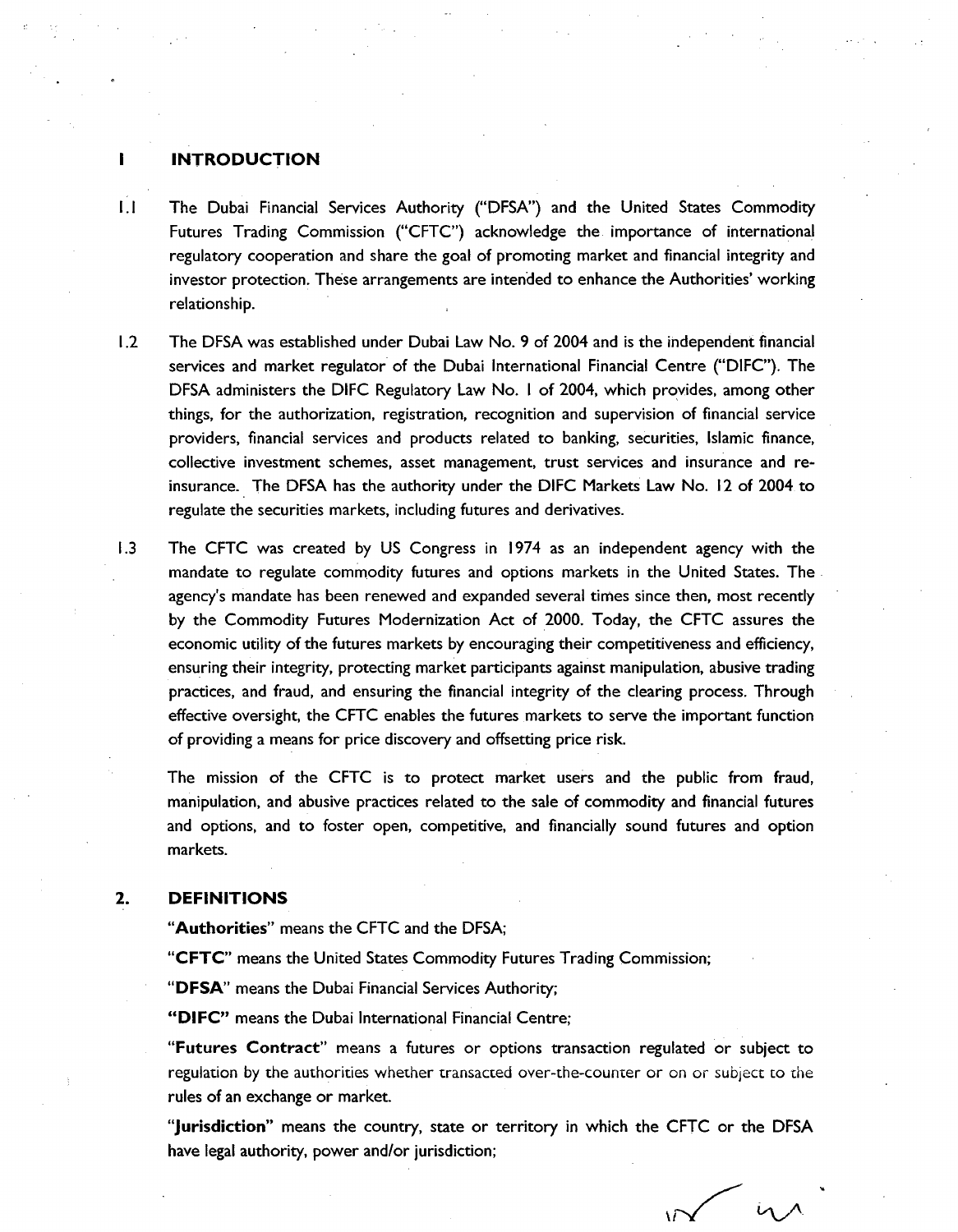"laws, Regulations, and/or Requirements" means the provisions of the laws of the United States and/or Dubai International Financial Centre, the regulations promulgated thereunder, and other regulatory requirements that fall within the jurisdiction of the Authorities concerning Futures Contracts.

"Licensed Entity" means any person carrying out activities requiring licensing, authorisation and/or registration by the Authorities and who is subject to the operative legislation within the respective jurisdiction;

"Person" means a natural person, body corporate, partnership, unincorporated association, or trust;

"Protocol" means this "Protocol Concerning Mutual Assistance, Information Sharing and Cooperation Arrangements";

"Requested Authority" means the Authority receiving a request under paragraph 4; and "Requesting Authority" means the Authority making a request under paragraph 4.

#### 3. SCOPE AND INTENTION

- 3.1 This Protocol sets forth the Authorities' intent with regard to mutual assistance and the exchange of information for the purpose of enforcing and securing compliance with the respective laws, Regulations and/or Requirements of the jurisdictions of the Authorities. The provisions of this Protocol are not intended to create legally binding obligations or supersede domestic laws.
- 3.2 This Protocol will promote the integrity, efficiency and financial soundness of licensed entities by improving effective regulation, enhancing the supervision of cross-border transactions, and creating an environment conducive to the prevention of fraudulent and other prohibited practices in the DIFC and the United States.
- 3.3 The Authorities will assist each other to the full extent permitted by the Laws, Regulations and/or Requirements of their respective jurisdictions. Such assistance will not be limited to information concerning institutions authorised, licensed, registered or recognised in the United States and/or the DIFC Assistance will include:
	- a) enforcement of Laws, Regulations and/or Requirements pertaining to the respective functions of the Authorities;
	- b) regulation and supervision of Licensed Entities; and
	- c) any matters agreed upon between the Authorities from time to time as evidenced in writing.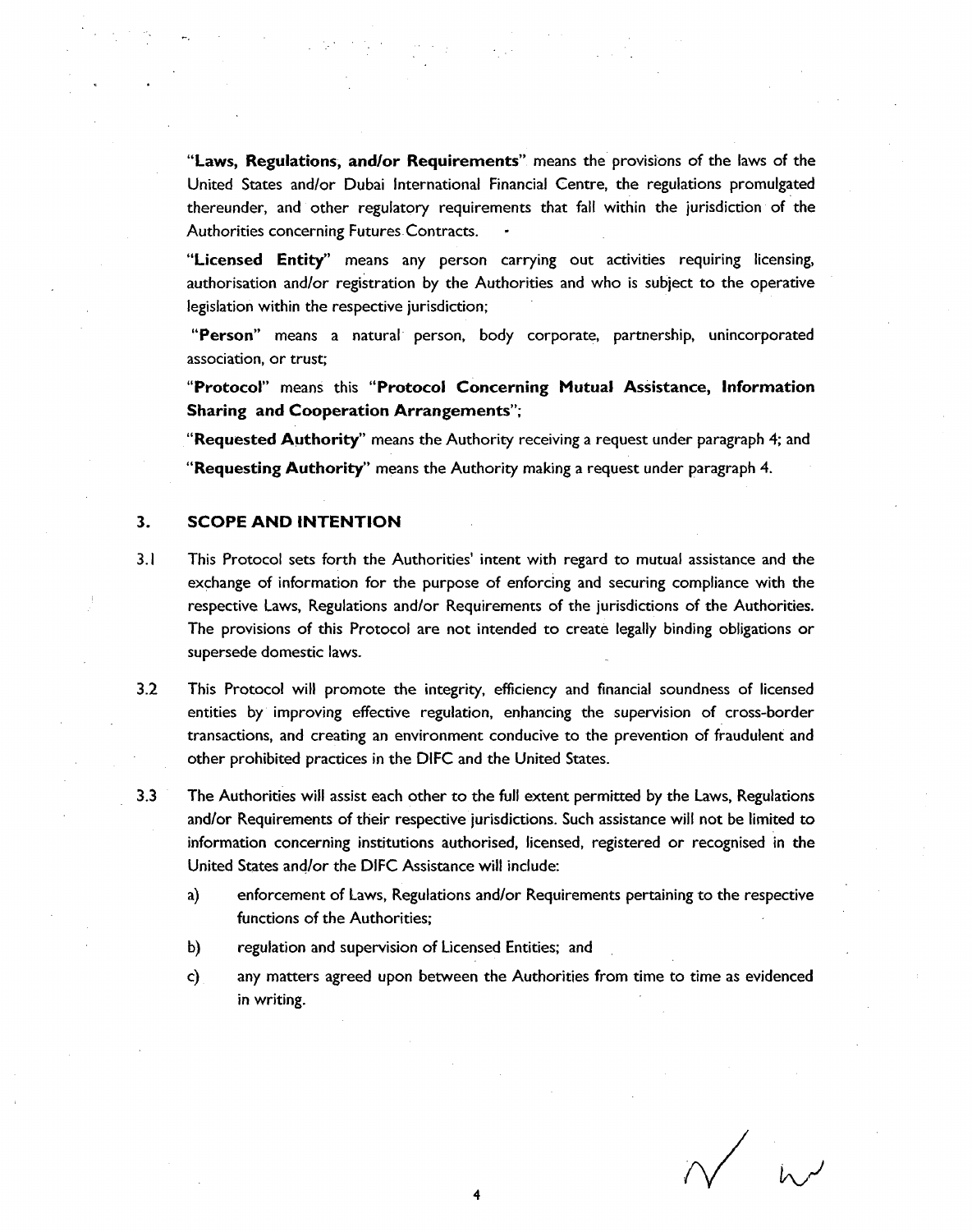#### **4. REQUESTS FOR ASSISTANCE**

- 4.1 To facilitate communication and ensure continuity, each Authority will designate contact officers to whom requests for assistance will normally be addressed. The initial contact officers are set out in Appendix A.
- 4.2 A request for assistance will include the following:
	- a) a general description of the subject matter of the request and the purpose for which the assistance or information is sought;
	- b) a general description of the assistance, documents or information sought;
	- c) any information in the possession of the Requesting Authority that might assist in identifying the persons, bodies or entities which they believe possess the information sought, or the places where the Requested Authority may obtain such information;
	- d) the legal provisions or a brief description thereof concerning the matter that is the subject matter of the request;
	- e) whether any other Authority, governmental or non-governmental, is cooperating with the Requesting Authority or seeking information from the confidential files of the Requesting Authority and to whom onward disclosure of information is likely to be necessary; and
	- f) the urgency of the request and the desired period of time for the reply.

:-··,. .. ··.

\

4.3 In urgent circumstances, the Requested Authority will accept a request for assistance by electronic mail or facsimile. Such urgent communications must be confirmed in writing within five business days.

## **5. UNSOLICITED INFORMATION**

To the extent permitted by Laws, Regulations, and/or Requirements of its respective jurisdiction, each Authority will use reasonable efforts to provide the other Authority with any information it discovers that gives rise to a suspicion of a breach or an anticipated breach of the Laws, Regulations, and/or Requirements applicable in the jurisdiction of the other Authority.

#### **6. PERMISSIBLE USES OF INFORMATION**

- 6.1 The Requesting Authority may use non-public information and non-public documents furnished in response to a request for assistance under this Protocol solely for:
	- a) the purposes set forth in the request for assistance, including ensuring compliance with the Laws, Regulations and/or Requirements related to the request; and
	- b) a purpose within the general framework of the use stated in the request for assistance, including conducting a civil or administrative enforcement proceeding,

 $\overline{M}$ 

5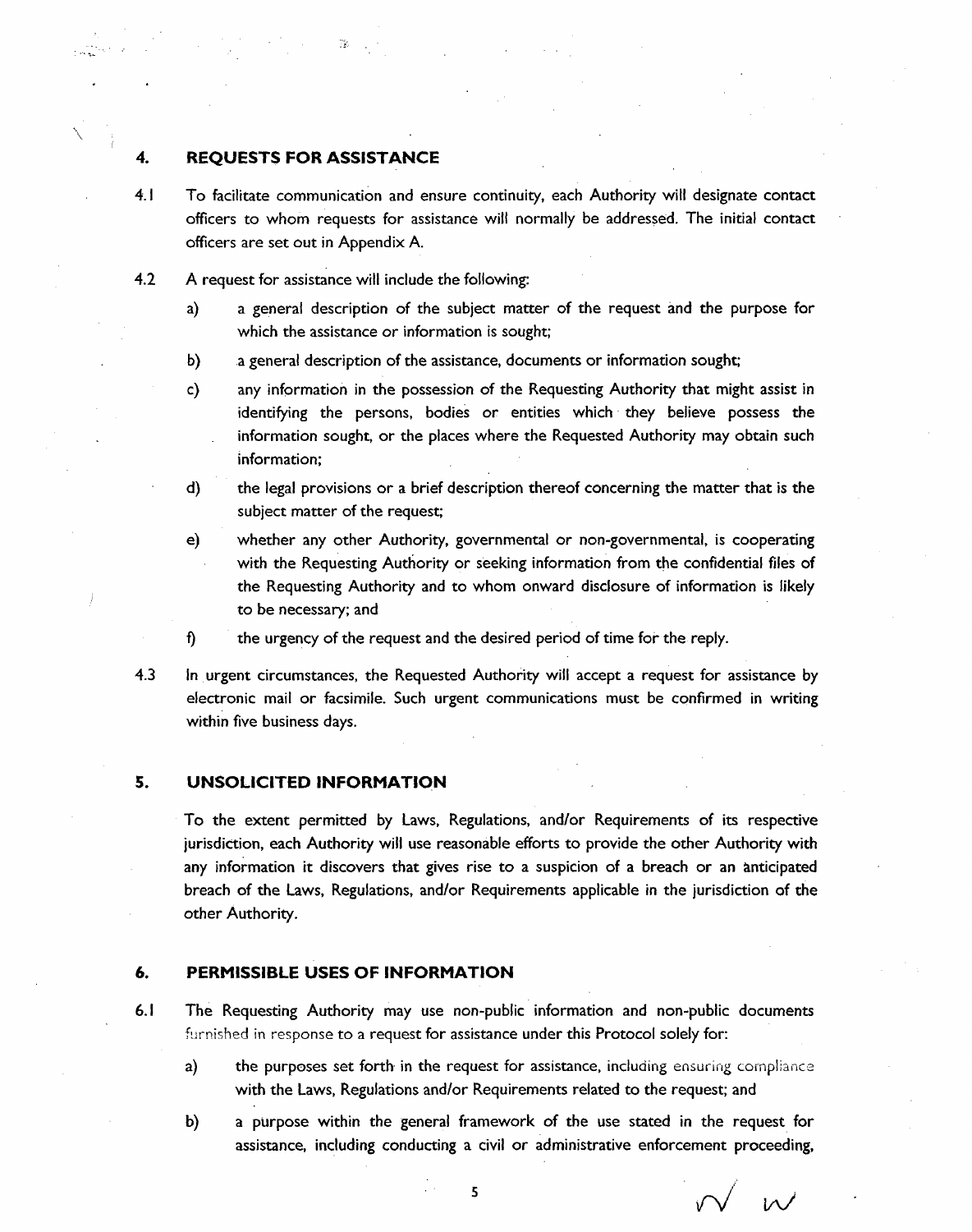assisting in a criminal prosecution, or conducting any investigation for any general charge applicable to the violation of the provision specified in the request where such general charge pertains to a violation of the Laws, Regulations and/or Requirements administered by the Requesting Authority. This use may include enforcement proceedings which are public.

6.2 If a Requesting Authority intends to use information furnished under this Protocol for any purpose other than those stated in Paragraph 6.1, it must obtain the consent of the Requested Authority.

## **7. CONFIDENTIALITY**

- 7.1 Each Authority will keep confidential requests made under this Protocol, the contents of such requests, and any matters arising under this Protocol, including consultations between or among the Authorities, and unsolicited assistance. After consultation with the Requesting Authority, the Requested Authority may disclose the fact that the Requesting Authority has made the request if such disclosure is required to carry out the request.
- 7.2 The Requesting Authority will not disclose non-public documents and information received under this Protocol, except as contemplated by paragraph 6 or in response to a legally enforceable demand. In the context of a civil or administrative enforcement proceeding, disclosure may be made solely in such a proceeding to which the Requesting Authority or the government of the Requesting Authority is a party. In the event of a legally enforceable demand, the Requesting Authority will notify the Requested Authority prior to complying with the demand, and will assert such appropriate legal exemptions or privileges with respect to such information as may be available. The Requesting Authority will use its best efforts to protect the confidentiality of non-public documents and information received under this Protocol.

#### **8. RIGHTS OF REQUESTED AUTHORITY**

- 8.1 The Requested Authority may deny requests for assistance under the Protocol:
	- a) where the request would require the Requested Authority to act in a way that would violate the laws of the jurisdiction of the Requested Authority;
	- b) where the request is not in accordance with this Protocol; or
	- c) on grounds of public interest or essential national interest.
- 8.2 Where the Requested Authority denies or opposes a request for assistance, or where assistance is not available under the law of the jurisdiction, the Requested Authority will provide the reasons why it is not granting the assistance.
- 8.3 The Authorities recognise that this Protocol does not limit or enhance their respective powers to investigate or gather information or take other measures.

 $\sqrt{\omega}$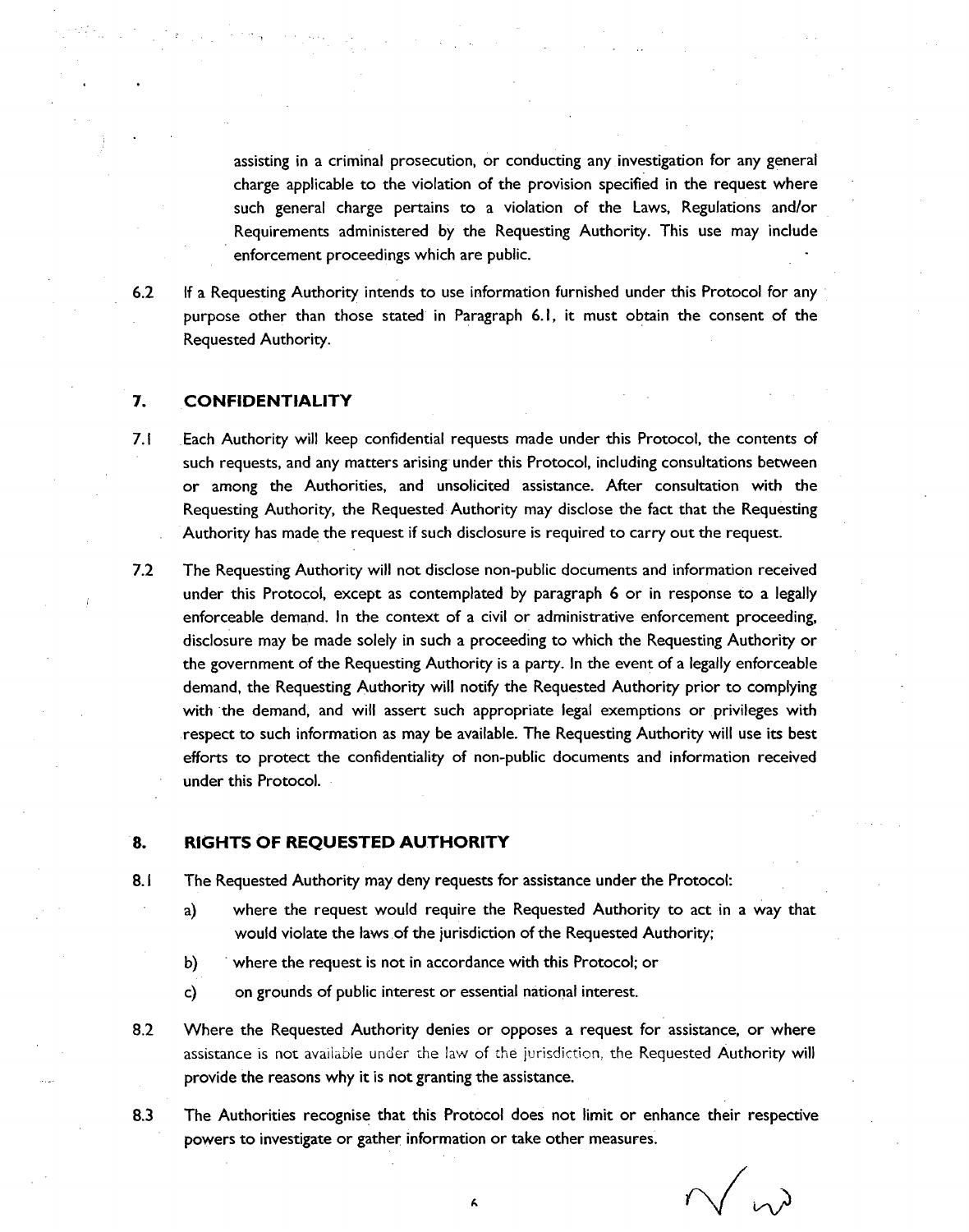## **9. CONSULTATION**

- 9.1 The Authorities will consult each other on an on-going basis to enhance regulatory cooperation, improve the operation of the Protocol and resolve any matters that arise. The Authorities will inform one another of the adoption of domestic measures that may affect their respective ability to provide assistance under this Protocol.
- 9.2 The Authorities may take practical measures necessary to facilitate the implementation of the Protocol. As such, the Authorities may by agreement in writing amend, relax or waive any of the terms of the Protocol.

#### **10. COSTS OF INVESTIGATION**

If the cost of fulfilling a request is likely to be substantial, the Requested Authority may, as a condition. of agreeing to give assistance. under this MOU, require the Requesting Authority to make a contribution to costs.

## II. **EFFECTIVE DATE AND TERMINATION**

- I 1.1 Cooperation in accordance with this Protocol will begin on the date of its signing by the Authorities.
- I 1.2 Cooperation and assistance in accordance with this Protocol will continue until the expiration of 30 days after any Authority gives written notice to the other Authority of its intention to discontinue cooperation and assistance hereunder. If any authority gives a termination notice, cooperation and assistance in accordance with this Protocol will continue with respect to all requests for assistance that were made or information provided before the effective date of notification (as indicated in the notice but no earlier than the date the notice is sent) until the Requesting Authority terminates the matter for which assistance was requested. The provisions of this Protocol concerning confidentiality will continue thereafter with respect to information in the possession of the Requesting Authority.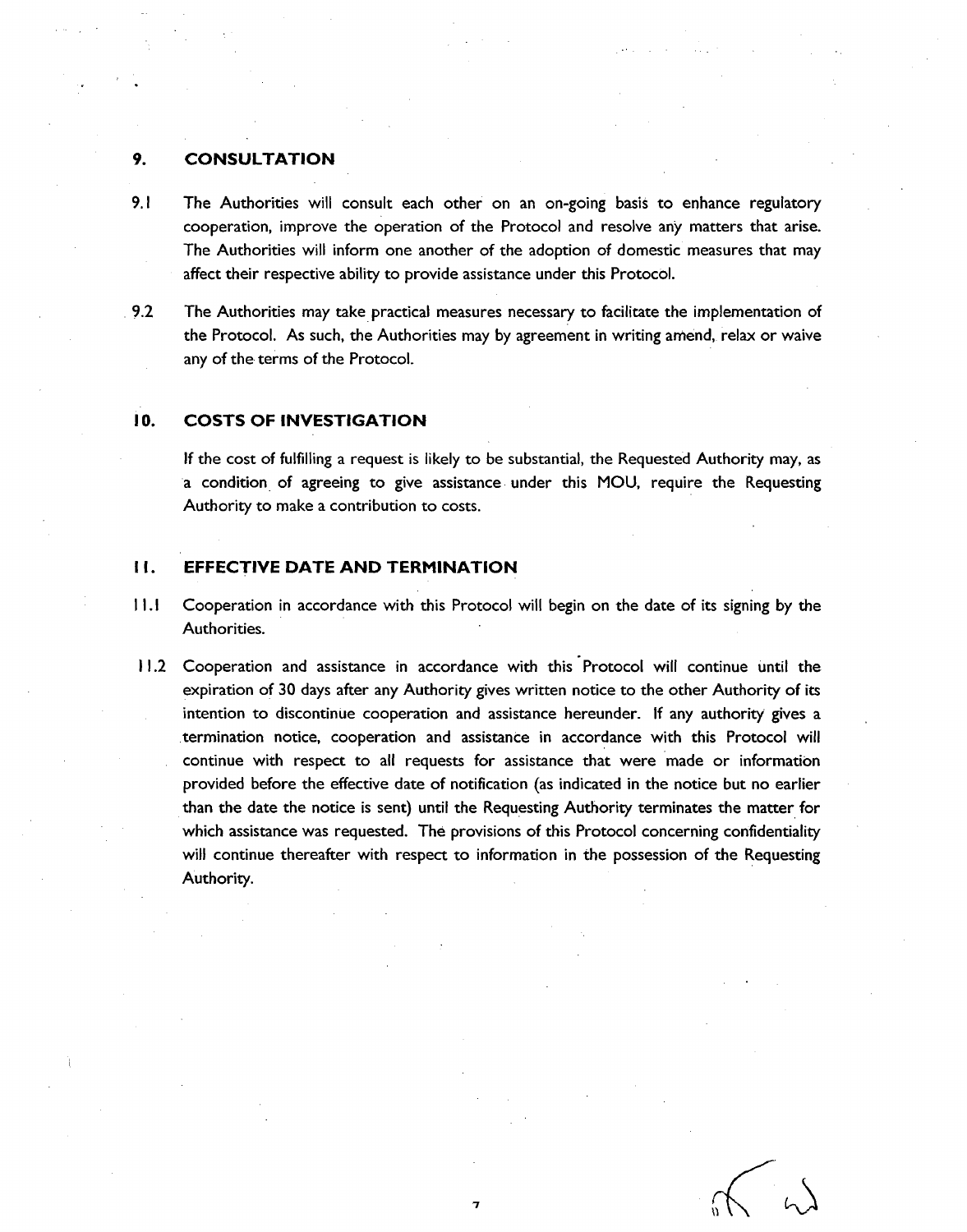SIGNED on this day of

2005

## FOR THE DUBAI FINANCIAL SERVICES AUTHORITY

 $^{\prime}$  1 *.............* ./~{-~ *...* !{~{ *.................. .* 

DAVID KNOTT **Chief Executive** 

SIGNED on this day of

2005

## FOR THE COMMODITY FUTURES TRADING COMMISSION

**REUBEN JEFFERY III** Chairman